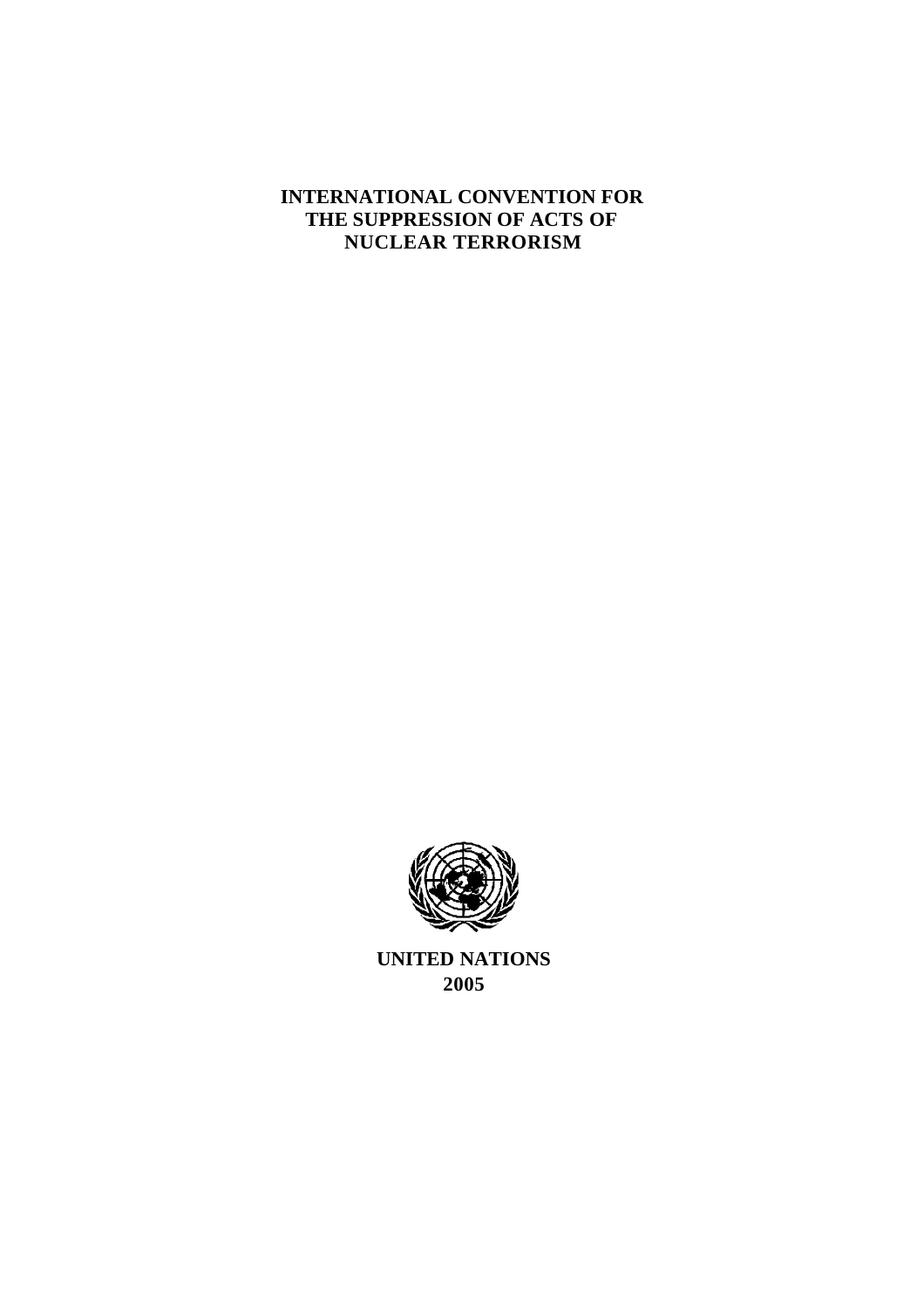## **International Convention for the Suppression of Acts of Nuclear Terrorism**

### *The States Parties to this Convention*,

*Having in mind* the purposes and principles of the Charter of the United Nations concerning the maintenance of international peace and security and the promotion of good-neighbourliness and friendly relations and cooperation among States,

*Recalling* the Declaration on the Occasion of the Fiftieth Anniversary of the United Nations of 24 October 1995,

*Recognizing* the right of all States to develop and apply nuclear energy for peaceful purposes and their legitimate interests in the potential benefits to be derived from the peaceful application of nuclear energy,

*Bearing in mind* the Convention on the Physical Protection of Nuclear Material of 1980,

*Deeply concerned* about the worldwide escalation of acts of terrorism in all its forms and manifestations,

*Recalling* the Declaration on Measures to Eliminate International Terrorism annexed to General Assembly resolution 49/60 of 9 December 1994, in which, inter alia, the States Members of the United Nations solemnly reaffirm their unequivocal condemnation of all acts, methods and practices of terrorism as criminal and unjustifiable, wherever and by whomever committed, including those which jeopardize the friendly relations among States and peoples and threaten the territorial integrity and security of States,

*Noting* that the Declaration also encouraged States to review urgently the scope of the existing international legal provisions on the prevention, repression and elimination of terrorism in all its forms and manifestations, with the aim of ensuring that there is a comprehensive legal framework covering all aspects of the matter,

*Recalling* General Assembly resolution 51/210 of 17 December 1996 and the Declaration to Supplement the 1994 Declaration on Measures to Eliminate International Terrorism annexed thereto,

*Recalling also* that, pursuant to General Assembly resolution 51/210, an ad hoc committee was established to elaborate, inter alia, an international convention for the suppression of acts of nuclear terrorism to supplement related existing international instruments,

*Noting* that acts of nuclear terrorism may result in the gravest consequences and may pose a threat to international peace and security,

*Noting also* that existing multilateral legal provisions do not adequately address those attacks,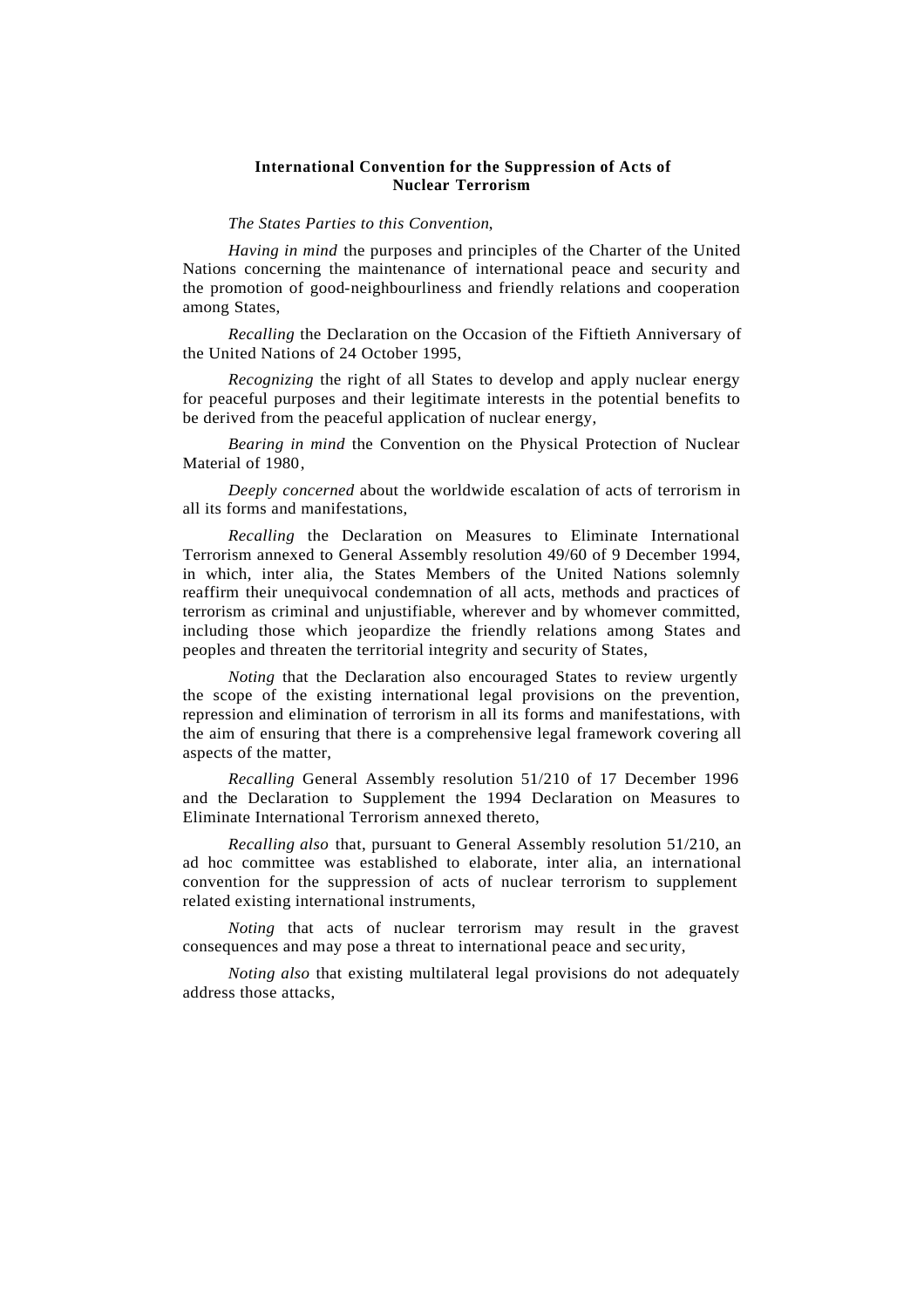*Being convinced* of the urgent need to enhance international cooperation between States in devising and adopting effective and practical measures for the prevention of such acts of terrorism and for the prosecution and punishment of their perpetrators,

*Noting* that the activities of military forces of States are governed by rules of international law outside of the framework of this Convention and that the exclusion of certain actions from the coverage of this Convention does not condone or make lawful otherwise unlawful acts, or preclude prosecution under other laws,

*Have agreed* as follows:

## **Article 1**

For the purposes of this Convention:

1. "Radioactive material" means nuclear material and other radioactive substances which contain nuclides which undergo spontaneous disintegration (a process accompanied by emission of one or more types of ionizing radiation, such as alpha-, beta-, neutron particles and gamma rays) and which may, owing to their radiological or fissile properties, cause death, serious bodily injury or substantial damage to property or to the environment.

2. "Nuclear material" means plutonium, except that with isotopic concentration exceeding 80 per cent in plutonium-238; uranium-233; uranium enriched in the isotope 235 or 233; uranium containing the mixture of isotopes as occurring in nature other than in the form of ore or ore residue; or any material containing one or more of the foregoing;

Whereby "uranium enriched in the isotope 235 or 233" means uranium containing the isotope 235 or 233 or both in an amount such that the abundance ratio of the sum of these isotopes to the isotope 238 is greater than the ratio of the isotope 235 to the isotope 238 occurring in nature.

3. "Nuclear facility" means:

(*a*) Any nuclear reactor, including reactors installed on vessels, vehicles, aircraft or space objects for use as an energy source in order to propel such vessels, vehicles, aircraft or space objects or for any other purpose;

Any plant or conveyance being used for the production, storage, processing or transport of radioactive material.

4. "Device" means:

(*a*) Any nuclear explosive device; or

(*b*) Any radioactive material dispersal or radi ation-emitting device which may, owing to its radiological properties, cause death, serious bodily injury or substantial damage to property or to the environment.

 $-2-$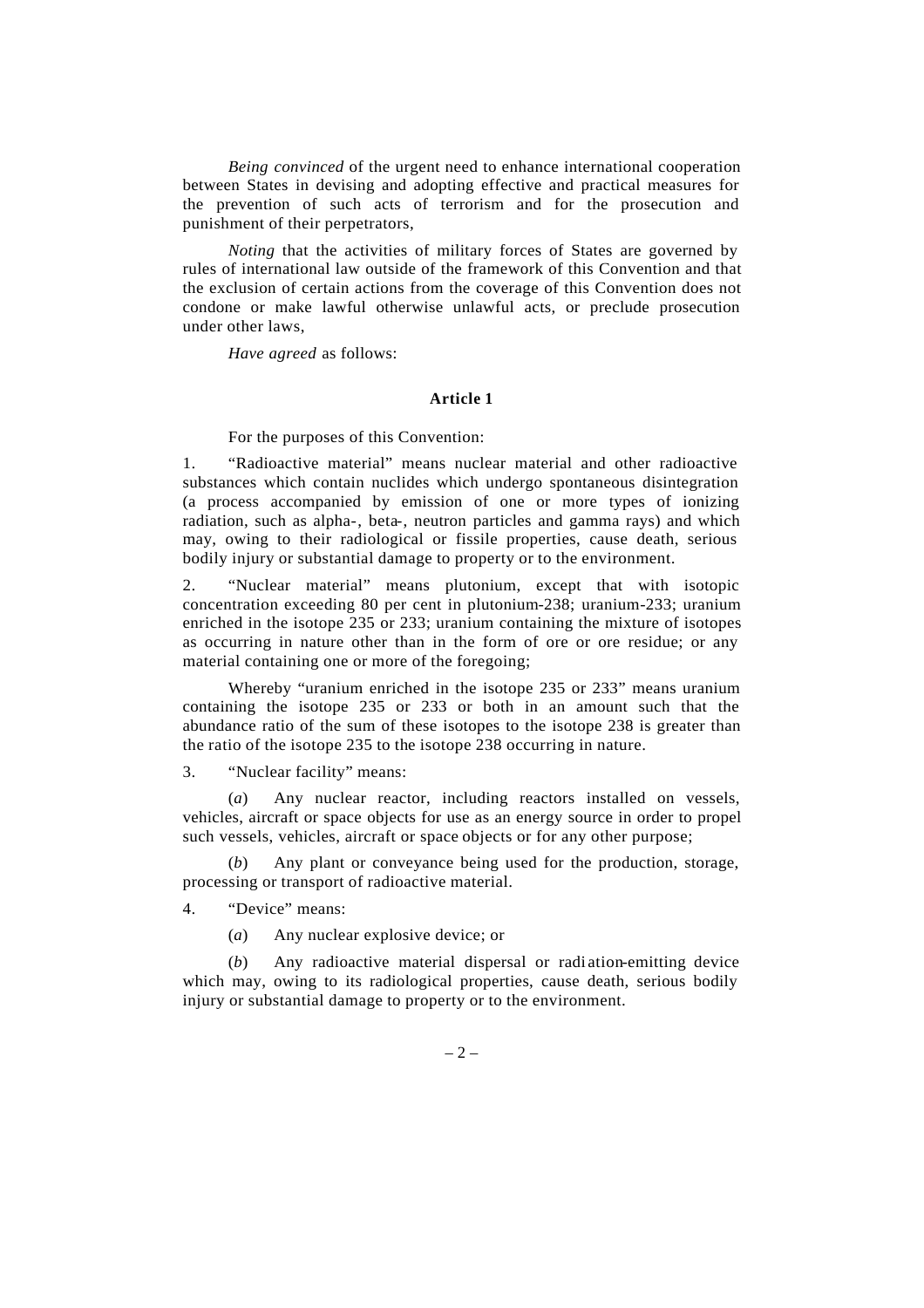5. "State or government facility" includes any permanent or temporary facility or conveyance that is used or occupied by representatives of a State, members of a Government, the legislature or the judiciary or by officials or employees of a State or any other public authority or entity or by employees or officials of an intergovernmental organization in connection with their official duties.

6. "Military forces of a State" means the armed forces of a State which are organized, trained and equipped under its internal law for the primary purpose of national defence or security and persons acting in support of those armed forces who are under their formal command, control and responsibility.

## **Article 2**

1. Any person commits an offence within the meaning of this Convention if that person unlawfully and intentionally:

(*a*) Possesses radioactive material or makes or possesses a device:

(i) With the intent to cause death or serious bodily injury; or

(ii) With the intent to cause substantial damage to property or to the environment;

(*b*) Uses in any way radioactive material or a device, or uses or damages a nuclear facility in a manner which releases or risks the release of radioactive material:

(i) With the intent to cause death or serious bodily injury; or

(ii) With the intent to cause substantial damage to property or to the environment; or

(iii) With the intent to compel a natural or legal person, an international organization or a State to do or refrain from doing an act.

2. Any person also commits an offence if that person:

(*a*) Threatens, under circumstances which indicate the credibility of the threat, to commit an offence as set forth in paragraph 1 (*b*) of the present article; or

(*b*) Demands unlawfully and intentionally radioactive material, a device or a nuclear facility by threat, under circumstances which indicate the credibility of the threat, or by use of force.

3. Any person also commits an offence if that person attempts to commit an offence as set forth in paragraph 1 of the present article.

4. Any person also commits an offence if that person:

(*a*) Participates as an accomplice in an offence as set forth in paragraph 1, 2 or 3 of the present article; or

 $-3-$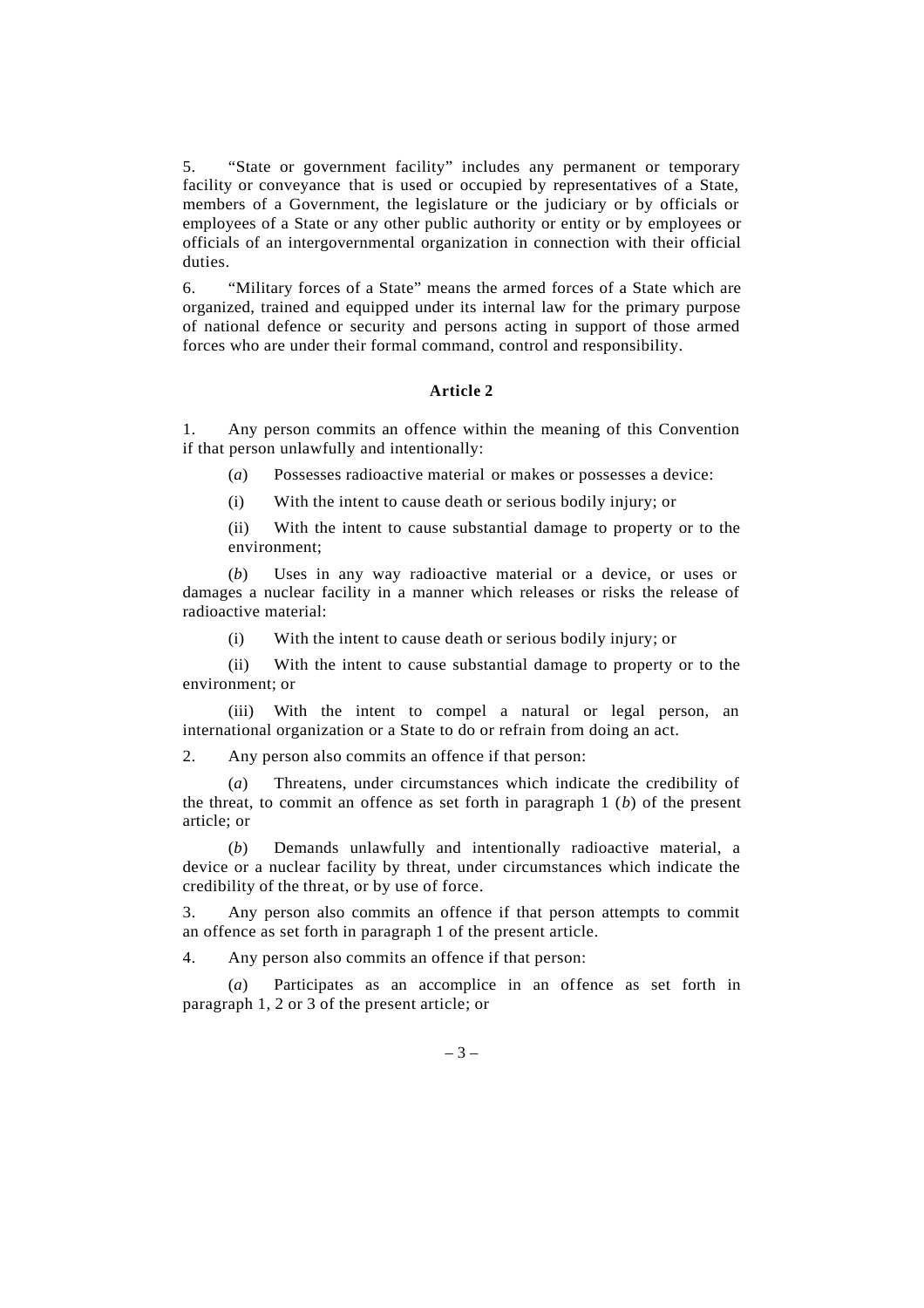(*b*) Organizes or directs others to commit an offence as set forth in paragraph 1, 2 or 3 of the present article; or

(*c*) In any other way contributes to the commission of one or more offences as set forth in paragraph 1, 2 or 3 of the present article by a group of persons acting with a common purpose; such contribution shall be intentional and either be made with the aim of furthering the general criminal activity or purpose of the group or be made in the knowledge of the intention of the group to commit the offence or offences concerned.

## **Article 3**

This Convention shall not apply where the offence is committed within a single State, the alleged offender and the victims are nationals of that State, the alleged offender is found in the territory of that State and no other State has a basis under article 9, paragraph 1 or 2, to exercise jurisdiction, except that the provisions of articles 7, 12, 14, 15, 16 and 17 shall, as appropriate, appl y in those cases.

#### **Article 4**

1. Nothing in this Convention shall affect other rights, obligations and responsibilities of States and individuals under international law, in particular the purposes and principles of the Charter of the United Nations and international humanitarian law.

2. The activities of armed forces during an armed conflict, as those terms are understood under international humanitarian law, which are governed by that law are not governed by this Convention, and the activities undertaken by military forces of a State in the exercise of their official duties, inasmuch as they are governed by other rules of international law, are not governed by this Convention.

3. The provisions of paragraph 2 of the present article shall not be interpreted as condoning or making lawful otherwise unlawful acts, or precluding prosecution under other laws.

4. This Convention does not address, nor can it be interpreted as addressing, in any way, the issue of the legality of the use or threat of use of nuclear weapons by States.

 $-4-$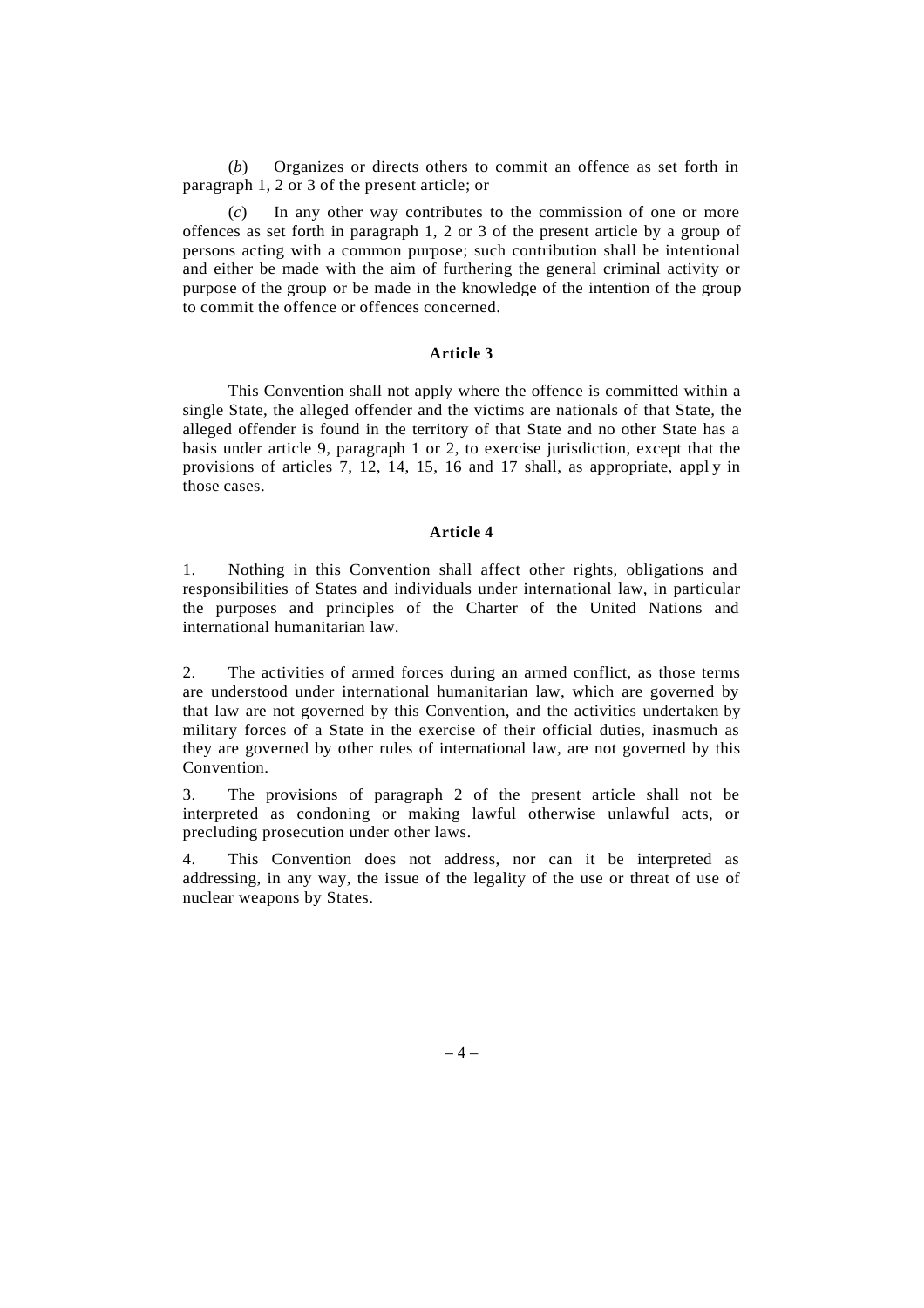#### **Article 5**

Each State Party shall adopt such measures as may be necessary:

(*a*) To establish as criminal offences under its national law the offences set forth in article 2;

(*b*) To make those offences punishable by appropriate penalties which take into account the grave nature of these offences.

## **Article 6**

Each State Party shall adopt such measures as may be necessary, including, where appropriate, domestic legislation, to ensure that criminal acts within the scope of this Convention, in particular where they are intended or calculated to provoke a state of terror in the general public or in a group of persons or particular persons, are under no circumstances justifiable by considerations of a political, philosophical, ideological, racial, ethnic, religious or other similar nature and are punished by penalties consistent with their grave nature.

## **Article 7**

1. States Parties shall cooperate by:

Taking all practicable measures, including, if necessary, adapting their national law, to prevent and counter preparations in their respective territories for the commission within or outside their territories of the offences set forth in article 2, including measures to prohibit in their territories illegal activities of persons, groups and organizations that encourage, instigate, organize, knowingly finance or knowingly provide technical assistance or information or engage in the perpetration of those offences;

(*b*) Exchanging accurate and verified information in accordance with their national law and in the manner and subject to the conditions specified herein, and coordinating administrative and other measures taken as appropriate to detect, prevent, suppress and investigate the offences set forth in article 2 and also in order to institute criminal proceedings against persons alleged to have committed those crimes. In particular, a State Party shall take appropriate measures in order to inform without delay the other States referred to in article 9 in respect of the commission of the offences set forth in article 2 as well as preparations to commit such offences about which it has learned, and also to inform, where appropriate, international organizations.

2. States Parties shall take appropriate measures consistent with their national law to protect the confidentiality of any information which they receive in confidence by virtue of the provisions of this Convention from

 $-5-$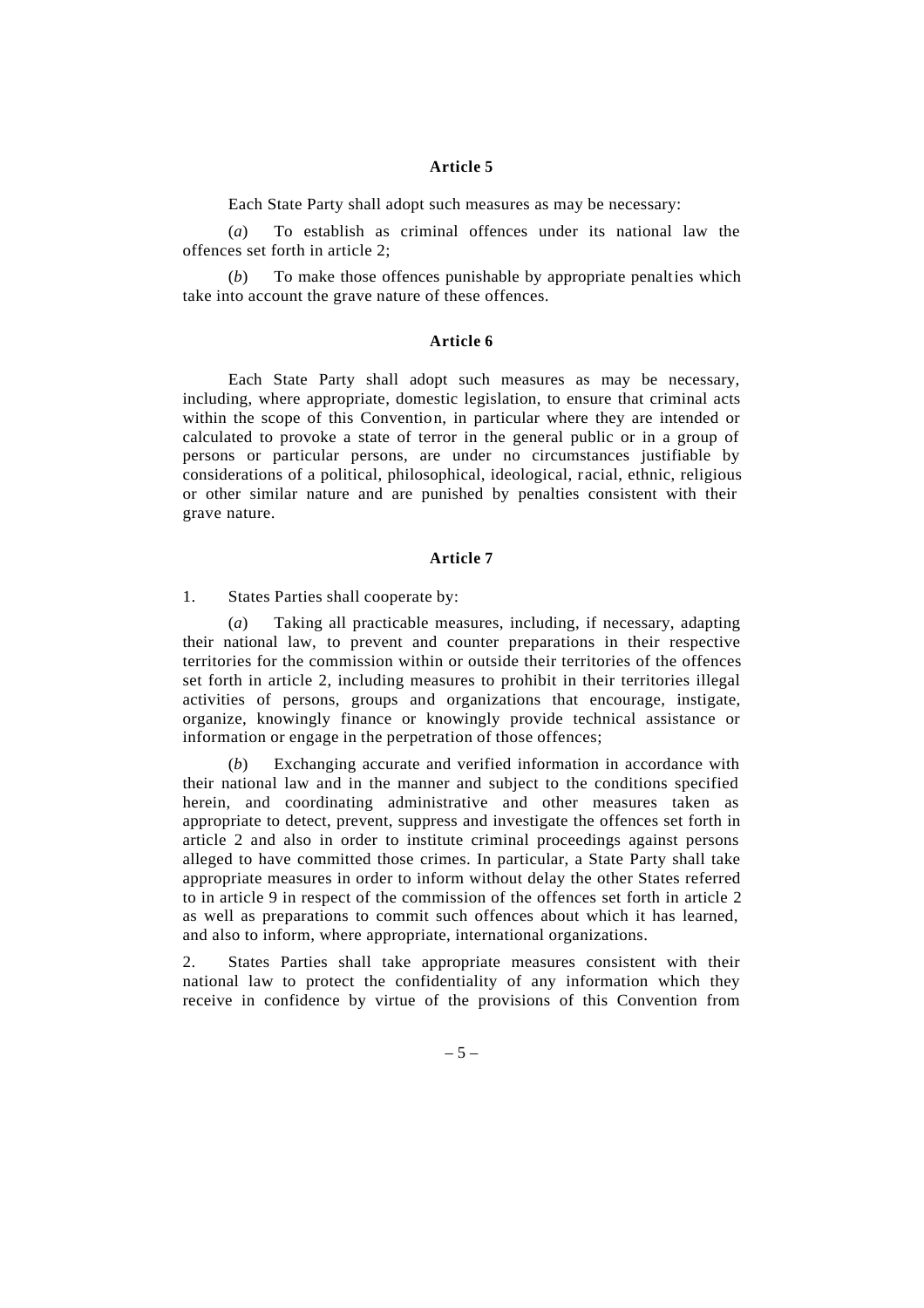another State Party or through participation in an activity carried out for the implementation of this Convention. If St ates Parties provide information to international organizations in confidence, steps shall be taken to ensure that the confidentiality of such information is protected.

3. States Parties shall not be required by this Convention to provide any information which they are not permitted to communicate pursuant to national law or which would jeopardize the security of the State concerned or the physical protection of nuclear material.

4. States Parties shall inform the Secretary-General of the United Nations of their competent authorities and liaison points responsible for sending and receiving the information referred to in the present article. The Secretary-General of the United Nations shall communicate such information regarding competent authorities and liaison points to all States Parties and the International Atomic Energy Agency. Such authorities and liaison points must be accessible on a continuous basis.

#### **Article 8**

For purposes of preventing offences under this Convention, States Parties shall make every effort to adopt appropriate measures to ensure the protection of radioactive material, taking into account relevant recommendations and functions of the International Atomic Energy Agency.

#### **Article 9**

1. Each State Party shall take such measures as may be necessary to establish its jurisdiction over the offences set forth in article 2 when:

(*a*) The offence is committed in the territory of that State; or

(*b*) The offence is committed on board a vessel flying the flag of that State or an aircraft which is registered under the laws of that State at the time the offence is committed; or

(*c*) The offence is committed by a national of that State.

2. A State Party may also establish its jurisdiction over any such offence when:

(*a*) The offence is committed against a national of that State; or

(*b*) The offence is committed against a State or government facility of that State abroad, including an embassy or other diplomatic or consular premises of that State; or

(*c*) The offence is committed by a stateless person who has his or her habitual residence in the territory of that State; or

 $-6-$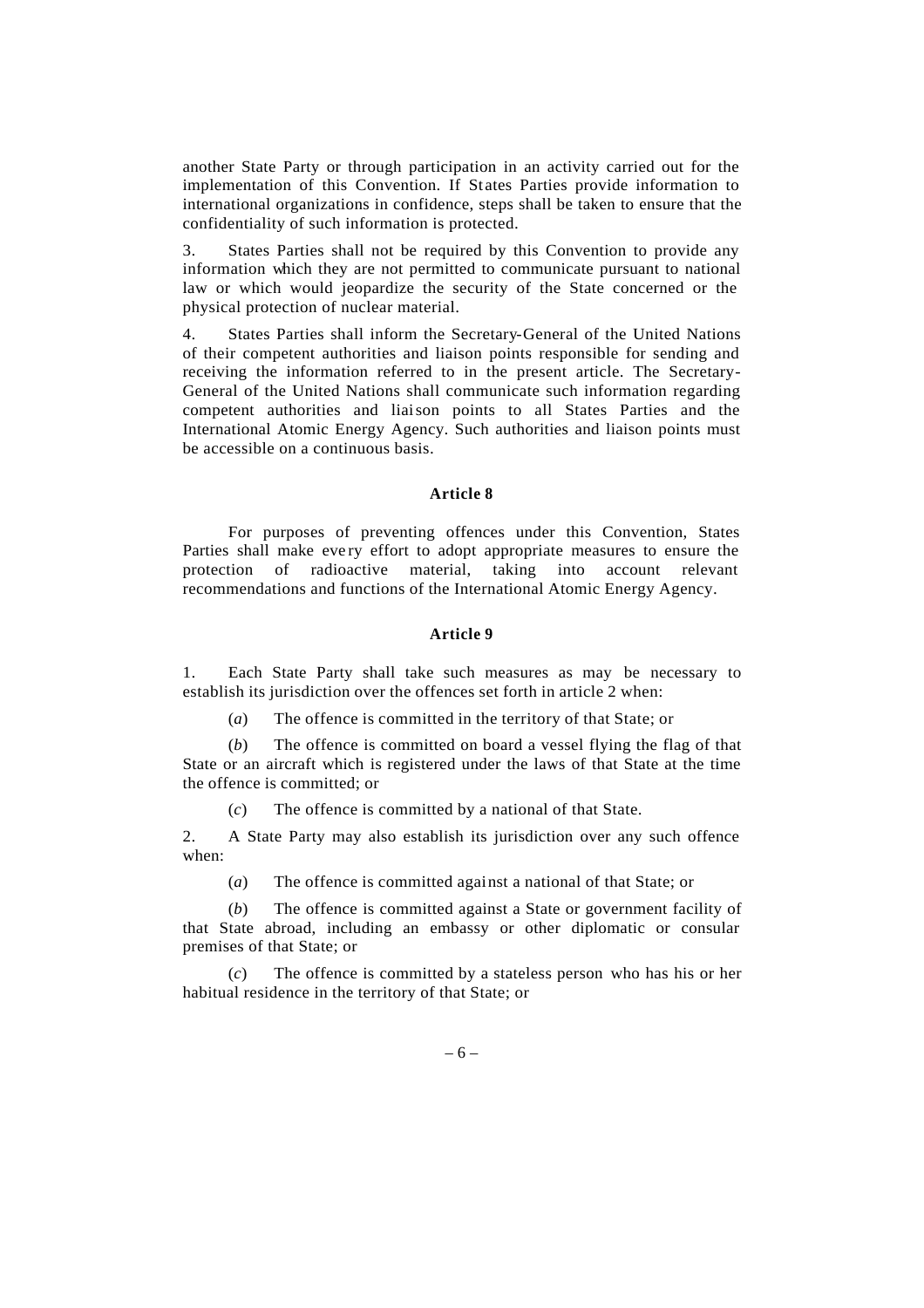(*d*) The offence is committed in an attempt to compel that State to do or abstain from doing any act; or

(*e*) The offence is committed on board an aircraft which is operated by the Government of that State.

3. Upon ratifying, accepting, approving or acceding to this Convention, each State Party shall notify the Secretary-General of the United Nations of the jurisdiction it has established under its national law in accordance with paragraph 2 of the present article. Should any change take place, the State Party concerned shall immediately notify the Secretary-General.

4. Each State Party shall likewise take such measures as may be necessary to establish its jurisdiction over the offences set forth in article 2 in cases where the alleged offender is present in its territory and it does not extradite that person to any of the States Parties which have established their jurisdiction in accordance with paragraph 1 or 2 of the present article.

5. This Convention does not exclude the exercise of any criminal jurisdiction established by a State Party in accordance with its national law.

## **Article 10**

1. Upon receiving information that an offence set forth in article 2 has been committed or is being committed in the territory of a State Party or that a person who has committed or who is alleged to have committed such an offence may be present in its territory, the State Party concerned shall take such measures as may be necessary under its national law to investigate the facts contained in the information.

2. Upon being satisfied that the circumstances so warrant, the State Party in whose territory the offender or alleged offender is present shall take the appropriate measures under its national law so as to ensure that person's presence for the purpose of prosecution or extradition.

3. Any person regarding whom the measures referred to in paragraph 2 of the present article are being taken shall be entitled:

(*a*) To communicate without delay with the nearest appropriate representative of the State of which that person is a national or which is otherwise entitled to protect that person's rights or, if that person is a stateless person, the State in the territory of which that person habitually resides;

(*b*) To be visited by a representative of that State;

(*c)* To be informed of that person's rights under subparagraphs (*a*) and (*b*).

4. The rights referred to in paragraph 3 of the present article shall be exercised in conformity with the laws and regulations of the State in the territory of which the offender or alleged offender is present, subject to the

– 7 –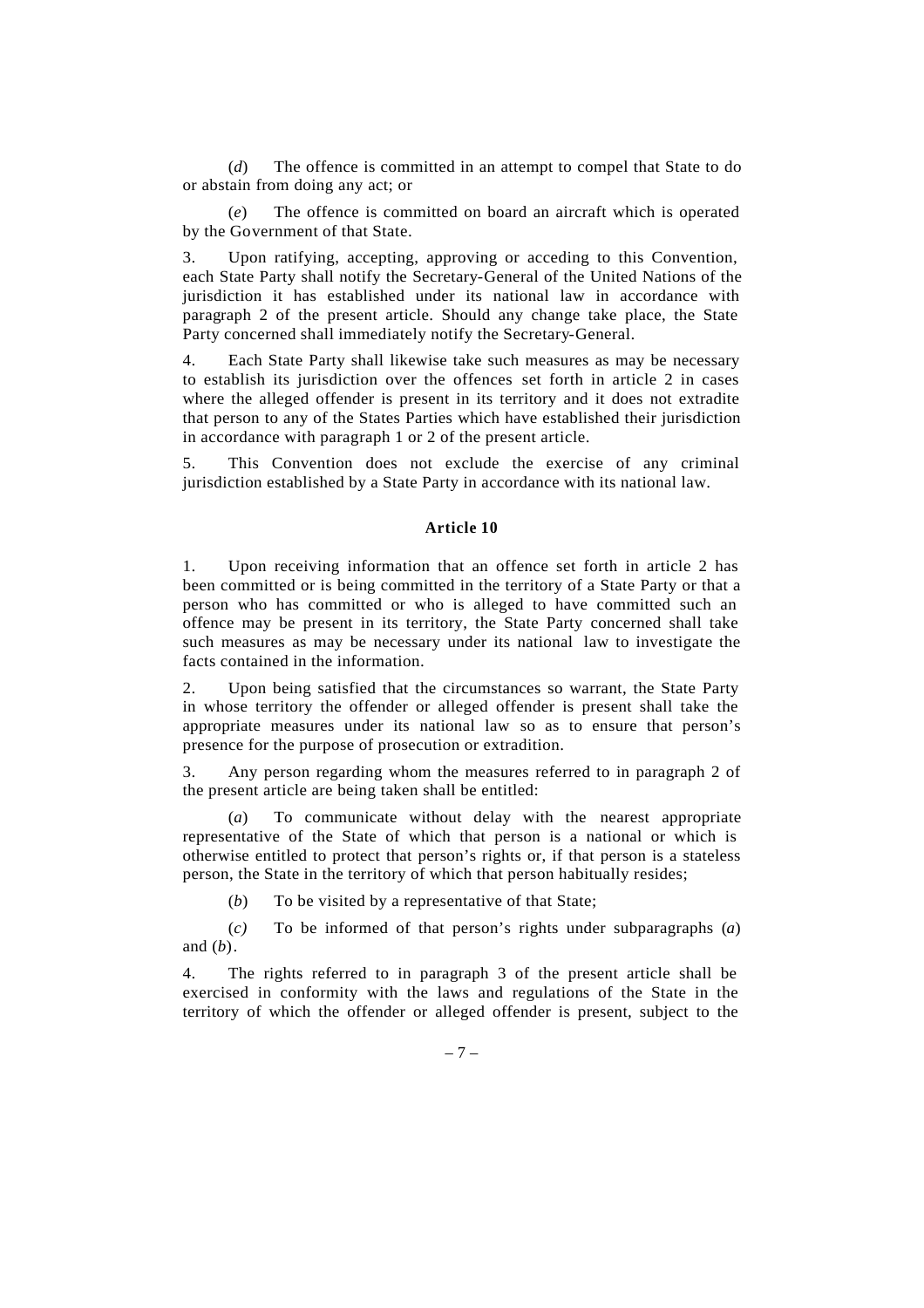provision that the said laws and regulations must enable full effect to be given to the purposes for which the rights accorded under paragraph 3 are intended.

5. The provisions of paragraphs 3 and 4 of the present article shall be without prejudice to the right of any State Party having a claim to jurisdiction in accordance with article 9, paragraph 1 (*c*) or 2 (*c*), to invite the International Committee of the Red Cross to communicate with and visit the alleged offender.

6. When a State Party, pursuant to the present article, has taken a person into custody, it shall immediately notify, directly or through the Secretary-General of the United Nations, the States Parties which have established jurisdiction in accordance with article 9, paragraphs 1 and 2, and, if it considers it advisable, any other interested States Parties, of the fact that that person is in custody and of the circumstances which warrant that person's detention. The State which makes the investigation contemplated in paragraph 1 of the present article shall promptly inform the said States Parties of its findings and shall indicate whether it intends to exercise jurisdiction.

### **Article 11**

1. The State Party in the territory of which the alleged offender is present shall, in cases to which article 9 applies, if it does not extradite that person, be obliged, without exception whatsoever and whether or not the offence was committed in its territory, to submit the case without undue delay to its competent authorities for the purpose of prosecution, through proceedings in accordance with the laws of that State. Those authorities shall take their decision in the same manner as in the case of any other offence of a grave nature under the law of that State.

2. Whenever a State Party is permitted under its national law to extradite or otherwise surrender one of its nationals only upon the condition that the person will be returned to that State to serve the sentence imposed as a result of the trial or proceeding for which the extradition or surrender of the person was sought, and this State and the State seeking the extradition of the person agree with this option and other terms they may deem appropriate, such a conditional extradition or surrender shall be sufficient to discharge the obligation set forth in paragraph 1 of the present article.

#### **Article 12**

Any person who is taken into custody or regarding whom any other measures are taken or proceedings are carried out pursuant to this Convention shall be guaranteed fair treatment, including enjoyment of all rights and guarantees in conformity with the law of the State in the territory of which that

– 8 –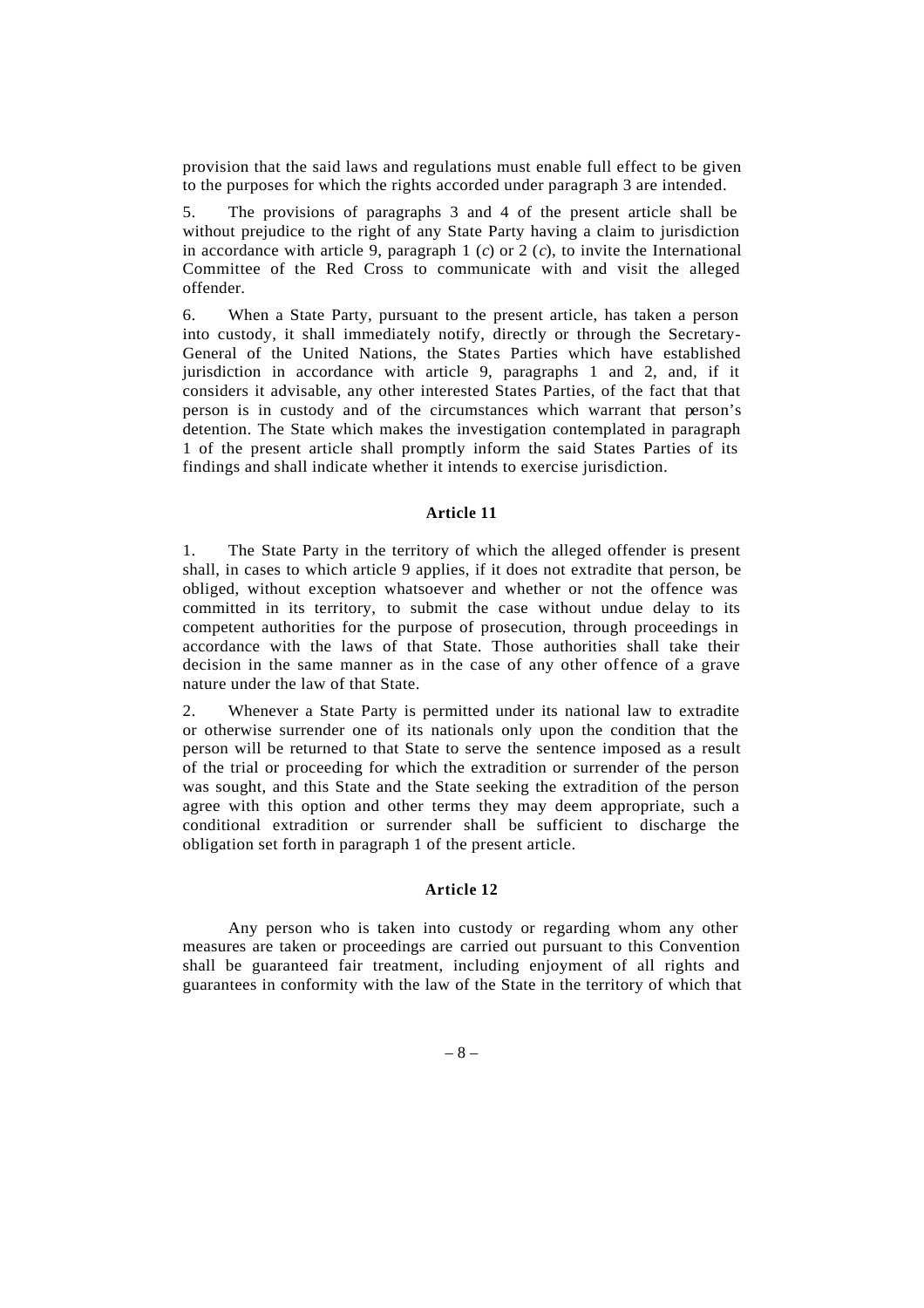person is present and applicable provisions of international law, including international law of human rights.

#### **Article 13**

1. The offences set forth in article 2 shall be deemed to be included as extraditable offences in any extradition treaty existing between any of the States Parties before the entry into force of this Convention. States Parties undertake to include such offences as extraditable offences in every extradition treaty to be subsequently concluded between them.

2. When a State Party which makes extradition conditional on the existence of a treaty receives a request for extradition from another State Party with which it has no extradition treaty, the requested State Party may, at its option, consider this Convention as a legal basis for extradition in respect of the offences set forth in article 2. Extradition shall be subject to the other conditions provided by the law of the requested State.

3. States Parties which do not make extradition conditional on the existence of a treaty shall recognize the offences set forth in article 2 as extraditable offences between themselves, subject to the conditions provided by the law of the requested State.

4. If necessary, the offences set forth in article 2 shall be treated, for the purposes of extradition between States Parties, as if they had been committed not only in the place in which they occurred but also in the territory of the States that have established jurisdiction in accordance with article 9, paragraphs 1 and 2.

5. The provisions of all extradition treaties and arrangements between States Parties with regard to offences set forth in article 2 shall be deemed to be modified as between States Parties to the extent that they are incompatible with this Convention.

## **Article 14**

1. States Parties shall afford one another the greatest measure of assistance in connection with investigations or criminal or extradition proceedings brought in respect of the offences set forth in article 2, including assistance in obtaining evidence at their disposal necessary for the proceedings.

2. States Parties shall carry out their obligations under paragraph 1 of the present article in conformity with any treaties or other arrangements on mutual legal assistance that may exist between them. In the absence of such treaties or arrangements, States Parties shall afford one another assistance in accordance with their national law.

– 9 –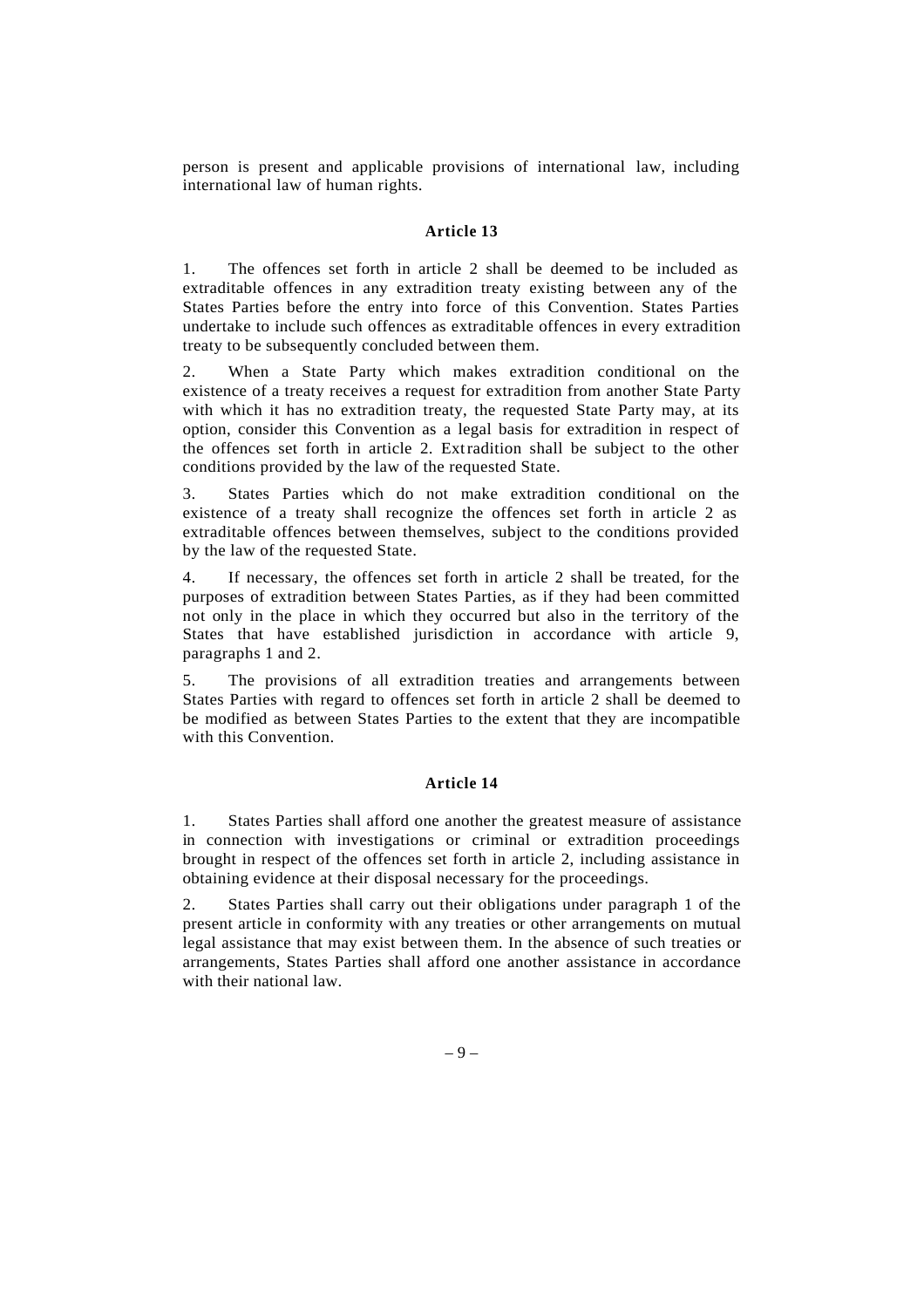## **Article 15**

None of the offences set forth in article 2 shall be regarded, for the purposes of extradition or mutual legal assistance, as a political offence or as an offence connected with a political offence or as an offence inspired by political motives. Accordingly, a request for extradition or for mutual legal assistance based on such an offence may not be refused on the sole ground that it concerns a political offence or an offence connected with a political offence or an offence inspired by political motives.

#### **Article 16**

Nothing in this Convention shall be interpreted as imposing an obligation to extradite or to afford mutual legal assistance if the requested State Party has substantial grounds for believing that the request for extradition for offences set forth in article 2 or for mutual legal assistance with respect to such offences has been made for the purpose of prosecuting or punishing a person on account of that person's race, religion, nationality, ethnic origin or political opinion or that compliance with the request would cause prejudice to that person's position for any of these reasons.

## **Article 17**

1. A person who is being detained or is serving a sentence in the territory of one State Party whose presence in another State Party is requested for purposes of testimony, identification or otherwise providing assistance in obtaining evidence for the investigation or prosecution of offences under this Convention may be transferred if the following conditions are met:

(*a*) The person freely gives his or her informed consent; and

(*b*) The competent authorities of both States agree, subject to such conditions as those States may deem appropriate.

2. For the purposes of the present article:

(*a*) The State to which the person is transferred shall have the authority and obligation to keep the person transferred in custody, unless otherwise requested or authorized by the State from which the person was transferred;

(*b*) The State to which the person is transferred shall without delay implement its obligation to return the person to the custody of the State from which the person was transferred as agreed beforehand, or as otherwise agreed, by the competent authorities of both States;

 $-10-$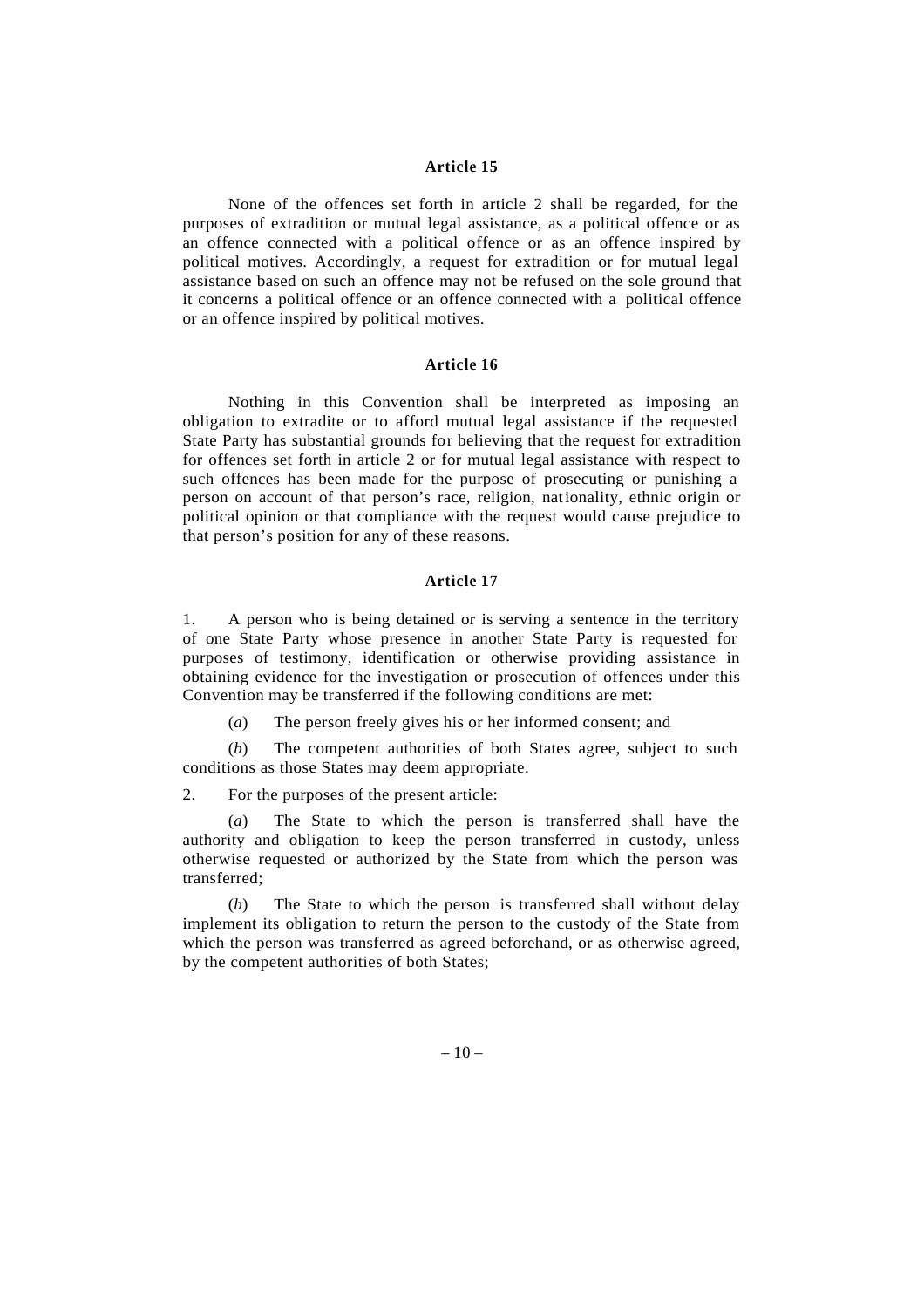(*c*) The State to which the person is transferred shall not require the State from which the person was transferred to initiate extradition proceedings for the return of the person;

(*d*) The person transferred shall receive credit for service of the sentence being served in the State from which he or she was transferred for time spent in the custody of the State to which he or she was transferred.

3. Unless the State Party from which a person is to be transferred in accordance with the present article so agrees, that person, whatever his or her nationality, shall not be prosecuted or detained or subjected to any other restriction of his or her personal liberty in the territory of the State to which that person is transferred in respect of acts or convictions anterior to his or her departure from the territory of the State from which such person was transferred.

#### **Article 18**

1. Upon seizing or otherwise taking control of radioactive material, devices or nuclear facilities, following the commission of an offence set forth in article 2, the State Party in possession of such items shall:

(*a*) Take steps to render harmless the radioactive material, device or nuclear facility;

(*b*) Ensure that any nuclear material is held in accordance with applicable International Atomic Energy Agency safeguards; and

Have regard to physical protection recommendations and health and safety standards published by the International Atomic Energy Agency.

2. Upon the completion of any proceedings connected with an offence set forth in article 2, or sooner if required by international law, any radioactive material, device or nuclear facility shall be returned, after consultations (in particular, regarding modalities of return and storage) with the States Parties concerned to the State Party to which it belongs, to the State Party of which the natural or legal person owning such radioactive material, device or facility is a national or resident, or to the State Party from whose territory it was stolen or otherwise unlawfully obtained.

3. (*a*) Where a State Party is prohibited by national or international law from returning or accepting such radioactive material, device or nuclear facility or where the States Parties concerned so agree, subject to paragraph 3 (*b*) of the present article, the State Party in possession of the radioactive material, devices or nuclear facilities shall continue to take the steps described in paragraph 1 of the present article; such radioactive material, devices or nuclear facilities shall be used only for peaceful purposes;

(*b*) Where it is not lawful for the State Party in possession of the radioactive material, devices or nuclear facilities to possess them, that State

 $-11-$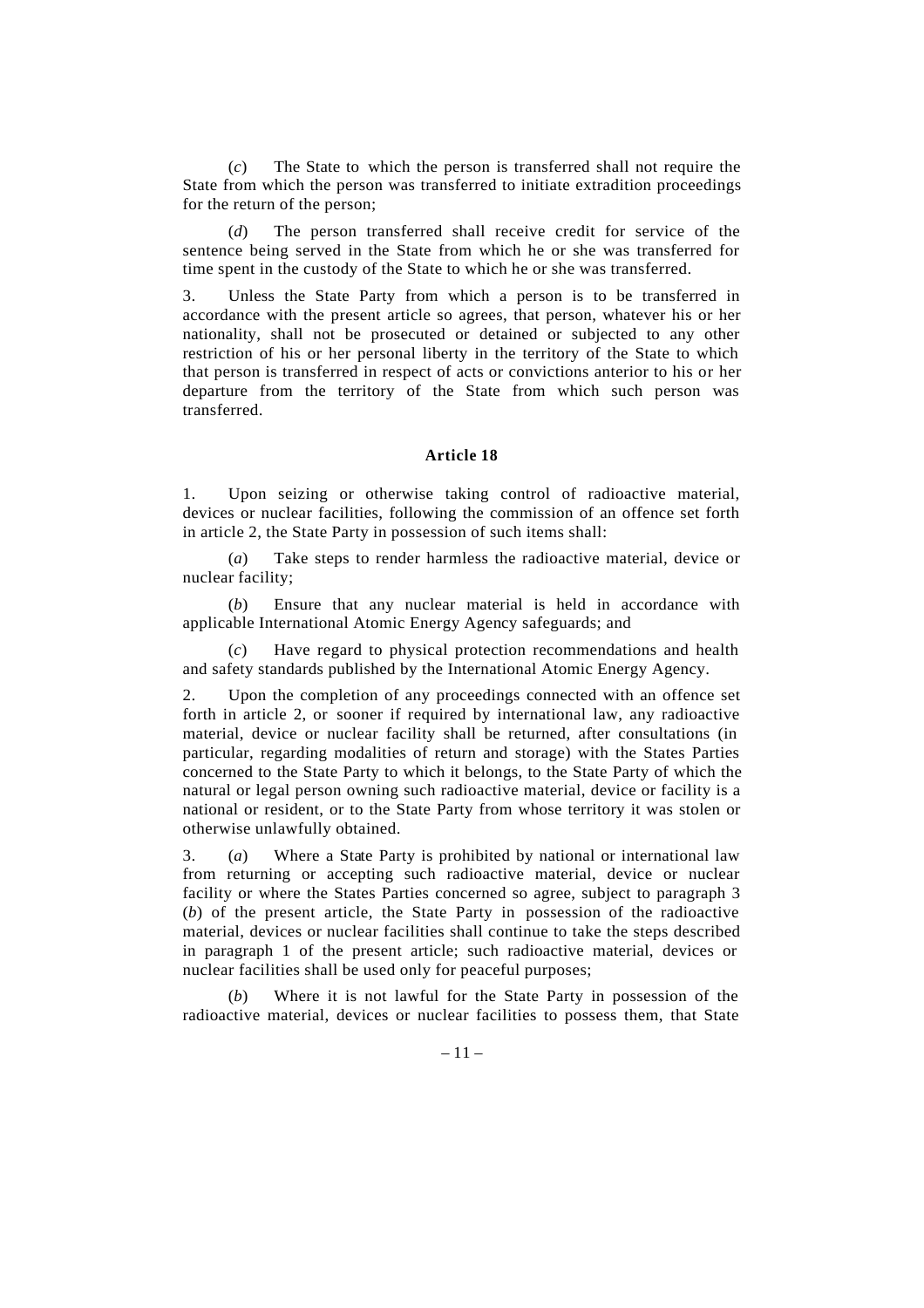shall ensure that they are placed as soon as possible in the possession of a State for which such possession is lawful and which, where appropriate, has provided assurances consistent with the requirements of paragraph 1 of the present article in consultation with that State, for the purpose of rendering it harmless; such radioactive material, devices or nuclear fac ilities shall be used only for peaceful purposes.

4. If the radioactive material, devices or nuclear facilities referred to in paragraphs 1 and 2 of the present article do not belong to any of the States Parties or to a national or resident of a State Part y or was not stolen or otherwise unlawfully obtained from the territory of a State Party, or if no State is willing to receive such items pursuant to paragraph 3 of the present article, a separate decision concerning its disposition shall, subject to paragraph 3 (*b*) of the present article, be taken after consultations between the States concerned and any relevant international organizations.

5. For the purposes of paragraphs 1, 2, 3 and 4 of the present article, the State Party in possession of the radioactive material, device or nuclear facility may request the assistance and cooperation of other States Parties, in particular the States Parties concerned, and any relevant international organizations, in particular the International Atomic Energy Agency. States Parties and the relevant international organizations are encouraged to provide assistance pursuant to this paragraph to the maximum extent possible.

6. The States Parties involved in the disposition or retention of the radioactive material, device or nuclear facility pursuant to the present article shall inform the Director General of the International Atomic Energy Agency of the manner in which such an item was disposed of or retained. The Director General of the International Atomic Energy Agency shall transmit the information to the other States Parties.

7. In the event of any dissemination in connection with an offence set forth in article 2, nothing in the present article shall affect in any way the rules of international law governing liability for nuclear damage, or other rules of international law.

## **Article 19**

The State Party where the alleged offender is prosecuted shall, in accordance with its national law or applicable procedures, communicate the final outcome of the proceedings to the Secret ary-General of the United Nations, who shall transmit the information to the other States Parties.

#### **Article 20**

States Parties shall conduct consultations with one another directly or through the Secretary-General of the United Nations, with the assistanc e of

 $-12-$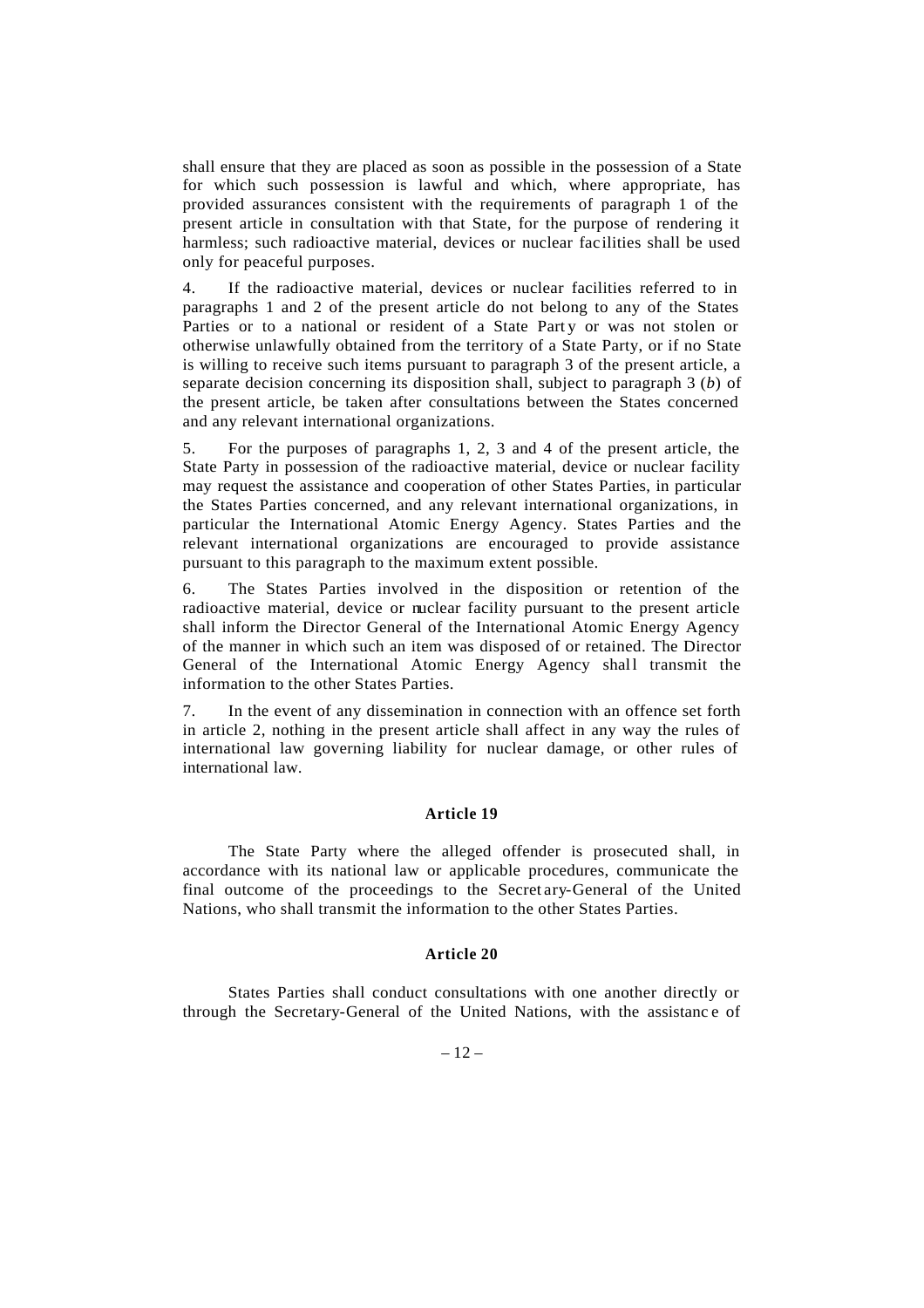international organizations as necessary, to ensure effective implementation of this Convention.

#### **Article 21**

The States Parties shall carry out their obligations under this Convention in a manner consistent with the principles of sovereign equality and territorial integrity of States and that of non-intervention in the domestic affairs of other States.

## **Article 22**

Nothing in this Convention entitles a State Party to undertake in the territory of another State Party the exercise of jurisdiction and performance of functions which are exclusively reserved for the authorities of that other State Party by its national law.

#### **Article 23**

1. Any dispute between two or more States Parties concerning the interpretation or application of this Convention which cannot be settled through negotiation within a reasonable time shall, at the request of one of them, be submitted to arbitration. If, within six months of the date of the request for arbitration, the parties are unable to agree on the organization of the arbitration, any one of those parties may refer the dispute to the International Court of Justice, by application, in conformity with the Statute of the Court.

2. Each State may, at the time of signature, ratification, acceptance or approval of this Convention or accession thereto, declare that it does not consider itself bound by paragraph 1 of the present article. The other States Parties shall not be bound by paragraph 1 with respect to any State Party which has made such a reservation.

3. Any State which has made a reservation in accordance with paragraph 2 of the present article may at any time withdraw that reservation by notification to the Secretary-General of the United Nations.

#### **Article 24**

1. This Convention shall be open for signature by all States from 14 September 2005 until 31 December 2006 at United Nations Headquarters in New York.

 $-13-$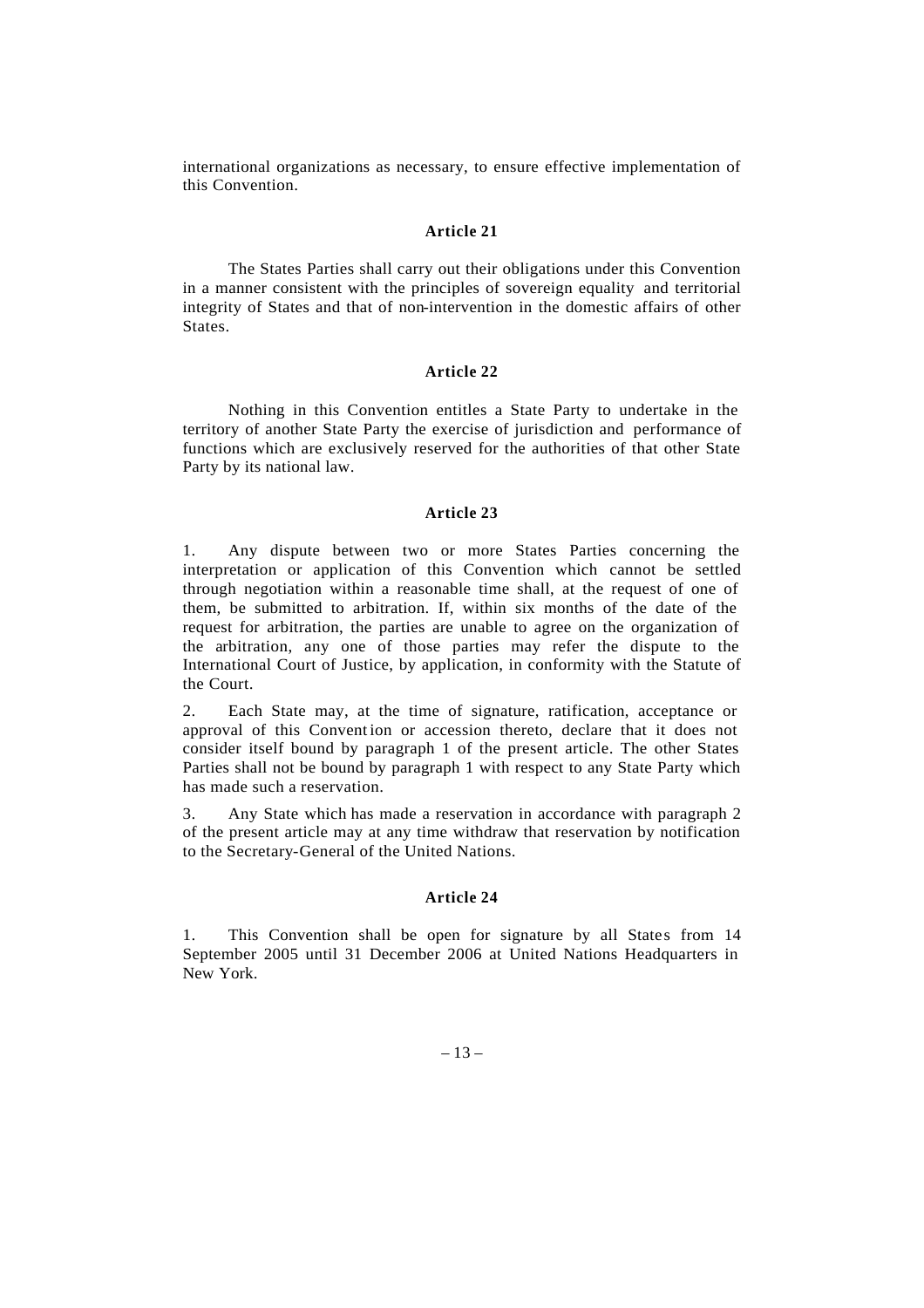2. This Convention is subject to ratification, acceptance or approval. The instruments of ratification, acceptance or approval shall be deposited with the Secretary-General of the United Nations.

3. This Convention shall be open to accession by any State. The instruments of accession shall be deposited with the Secretary-General of the United Nations.

## **Article 25**

1. This Convention shall enter into force on the thirtieth day following the date of the deposit of the twenty-second instrument of ratification, acceptance, approval or accession with the Secretary-General of the United Nations.

2. For each State ratifying, accepting, approving or acceding to the Convention after the deposit of the twenty-second instrument of ratification, acceptance, approval or accession, the Convention shall enter into force on the thirtieth day after deposit by such State of its instrument of ratification, acceptance, approval or accession.

## **Article 26**

1. A State Party may propose an amendment to this Convention. The proposed amendment shall be submitted to the depositary, who circulates it immediately to all States Parties.

2. If the majority of the States Parties request the depositary to convene a conference to consider the proposed amendments, the depositary shall invite all States Parties to attend such a conference to begin no sooner than three months after the invitations are issued.

3. The conference shall make every effort to ens ure amendments are adopted by consensus. Should this not be possible, amendments shall be adopted by a two-thirds majority of all States Parties. Any amendment adopted at the conference shall be promptly circulated by the depositary to all States Parties.

4. The amendment adopted pursuant to paragraph 3 of the present article shall enter into force for each State Party that deposits its instrument of ratification, acceptance, accession or approval of the amendment on the thirtieth day after the date on which two thirds of the States Parties have deposited their relevant instrument. Thereafter, the amendment shall enter into force for any State Party on the thirtieth day after the date on which that State deposits its relevant instrument.

 $-14-$